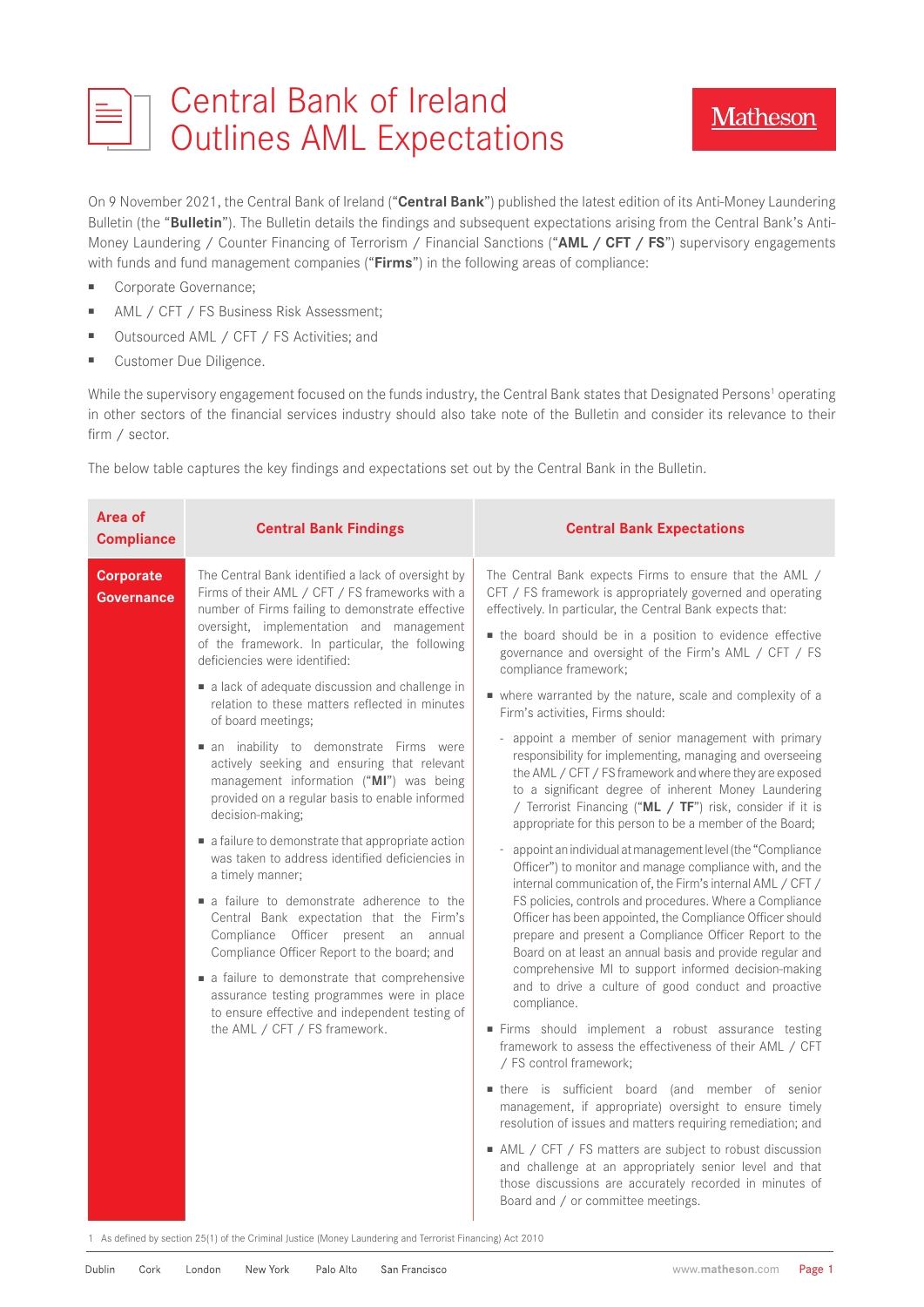| AML / CFT<br>$/$ FS<br><b>Business</b><br><b>Risk</b><br>Assessment | In respect of AML / CFT / FS Business Risk<br>Assessments ("Assessment"), the Central Bank<br>identified the following:<br>a number of Firms had no Assessment in<br>place. Even where one was in place, in many<br>cases the Assessment did not accurately and<br>/ or appropriately reflect the inherent ML / TF<br>risks associated with this sector including:<br>- inherent distribution risk applicable to<br>their business:<br>of outsourcing<br>- the extensive<br>use<br>arrangements;<br>- geographic risk; and<br>- their business activities eg, complex<br>beneficial ownership structures.<br>• an inability to sufficiently demonstrate that<br>processes were in place to measure the<br>effectiveness of the AML / CFT / FS controls<br>implemented to mitigate the inherent risks<br>identified;<br>an inability to demonstrate that TF had been<br>considered as part of the Assessment; and<br>a lack of policies and procedures in place<br>sufficiently documenting the Firm's approach<br>to the Assessment. | The Central Bank expects that Firms:<br>nave a documented Assessment, including an Assessment<br>of inherent ML / TF / FS risk and the effectiveness of<br>the AML / CFT / FS control framework and details of the<br>overall residual risk;<br>■ employ a methodology for the Assessment that clearly<br>outlines the approach adopted to assess each area of risk<br>and is subject to regular review, update and approval;<br>complete a full assessment of inherent risks including the<br>known risks which present heightened risk for the funds<br>sector;<br>• be in a position to demonstrate that they have implemented<br>a robust framework to mitigate these risks including<br>controls that are commensurate with the scale, complexity<br>and risk of the Firm's business activities and a process to<br>evaluate and measure the effectiveness of these controls.<br>■ ensure that the Assessment is subject to regular review and<br>approval by an appropriate member of senior management<br>and is reviewed by the board at least on an annual basis;<br>■ ensure that an assessment of FS exposure and TF risk is<br>included in the Assessment; and<br>ensure the documented Assessment includes review and<br>consideration of Irish, European and International guidance<br>(eg, National Risk Assessment, the Central Bank Guidelines<br>and the European Supervisory Authority Risk Factor<br>Guidelines). |
|---------------------------------------------------------------------|--------------------------------------------------------------------------------------------------------------------------------------------------------------------------------------------------------------------------------------------------------------------------------------------------------------------------------------------------------------------------------------------------------------------------------------------------------------------------------------------------------------------------------------------------------------------------------------------------------------------------------------------------------------------------------------------------------------------------------------------------------------------------------------------------------------------------------------------------------------------------------------------------------------------------------------------------------------------------------------------------------------------------------------|---------------------------------------------------------------------------------------------------------------------------------------------------------------------------------------------------------------------------------------------------------------------------------------------------------------------------------------------------------------------------------------------------------------------------------------------------------------------------------------------------------------------------------------------------------------------------------------------------------------------------------------------------------------------------------------------------------------------------------------------------------------------------------------------------------------------------------------------------------------------------------------------------------------------------------------------------------------------------------------------------------------------------------------------------------------------------------------------------------------------------------------------------------------------------------------------------------------------------------------------------------------------------------------------------------------------------------------------------------------------------------------------------------------------------------------|
| <b>Outsourced</b><br>AML / CFT /<br><b>FS Activities</b>            | In relation to outsourced AML / CFT / FS<br>activities, the Central Bank identified the<br>following:<br>a lack of appropriate arrangements in place<br>governing outsourced AML / CFT / FS<br>activities;<br>that outsourcing arrangements were not always<br>subject to regular review and assessment at an<br>appropriate senior level;<br>a lack of available MI and key performance<br>indicators in relation to the AML / CFT /<br>FS activities and processes undertaken by<br>outsourced service providers ("OSPs"); and<br>■ deficiencies in oversight of the AML / CFT /<br>FS activities undertaken by OSPs, including<br>lack of due diligence reviews and insufficient<br>oversight of technological solutions utilised by<br>OSPs.                                                                                                                                                                                                                                                                                     | The Central Bank expects Firms to have robust processes and<br>procedures in place to oversee the AML / CFT / FS activities<br>that have been outsourced to third parties, including intra-<br>group entities. The Central Bank expects that:<br>• formalised and comprehensive outsourcing arrangements<br>are in place which clearly outline the respective parties'<br>responsibilities and deliverables and are subject to regular<br>review;<br>there are appropriate processes in place to effectively<br>monitor AML / CFT / FS activities undertaken by OSPs;<br>and<br>■ Where a Firm is relying on an OSP to perform AML / CFT /<br>FS activities as part of its control framework, the Firm must<br>ensure that those activities:<br>- are subject to testing to assess the effectiveness and the<br>application of third party AML / CFT / FS policies and<br>procedures;<br>- have been tailored to ensure the Firm meets its obligations<br>under the CJA 2010 and the Firm's obligations in respect<br>of financial sanctions; and<br>- are being performed to a level commensurate with                                                                                                                                                                                                                                                                                                                               |

the level of ML / TF risk as identified in the Firm's

Assessment.